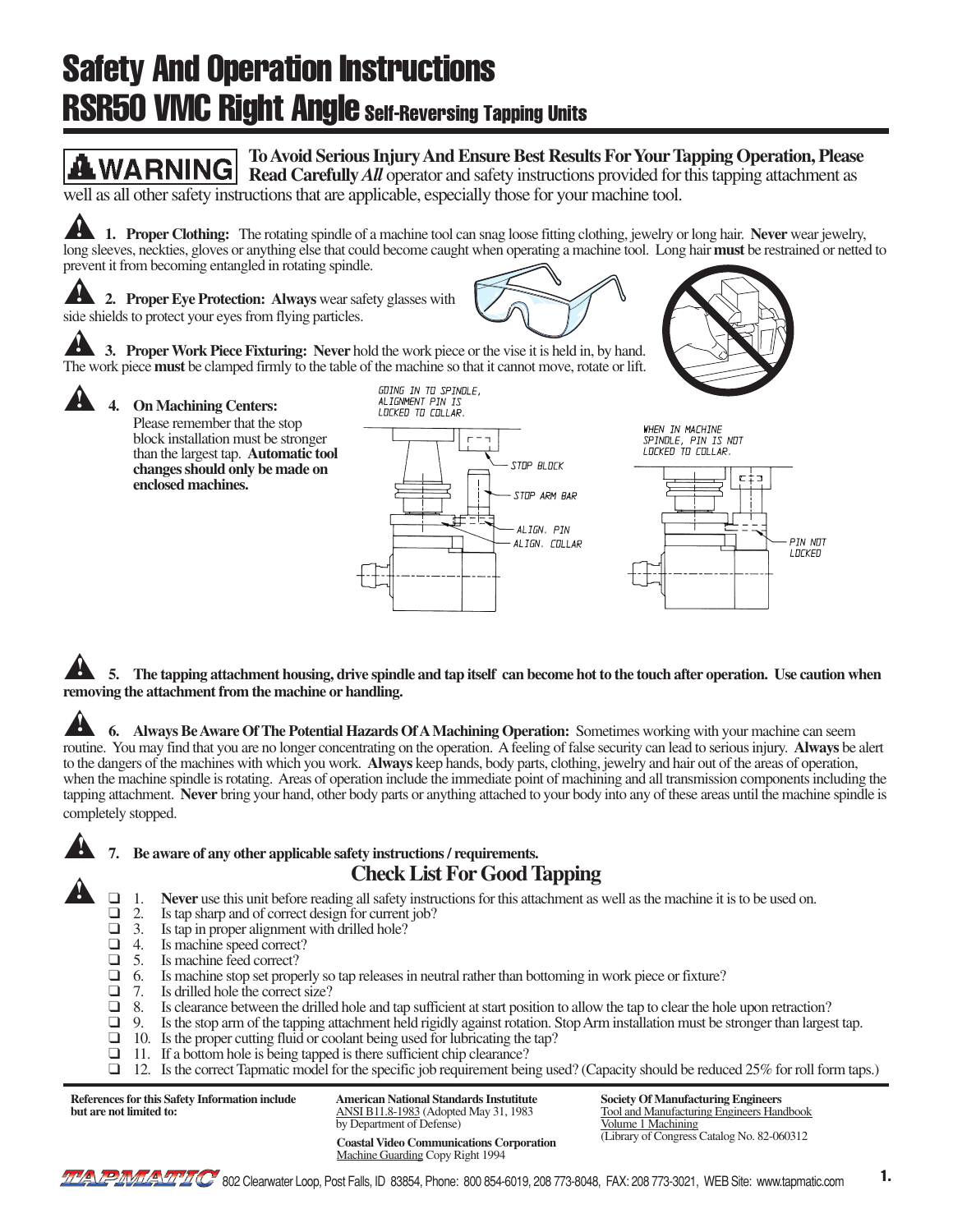**!** *instruction sheet carefully before using the attachment. Thank you for purchasing a Tapmatic RSR VMC model. Please read this*

#### **RSR PROGRAMMING SUGGESTION**

Right hand machine rotations result in right hand tapping. Do not run in left hand direction. Damage to tool could occur.

1.) Write sub-routine (Feed in at 64% of machine RPM feed rate, no dwell. Feed out at 68%.)<br>2.) Rapid approach to o

- Rapid approach to clearance plane (.500 or 12mm) away from hole to be tapped.
- 3.) Call up sub-routine described above, making sure to feed all the way back to clearance plane.

**!** thread depth minus an allowance for variation in machine feed 4.) For blind holes or controlled thread depth, machine feed to desired and reaction time.

Note: The RSR attachment reduces the machine spindle speed input by 33% for tapping.

The programming calculations we have given for the feed rate are based on the machine spindle input speed. Always run at the cutting speeds recommended by the tap manufacturer but not to exceed the maximum speed for the tapping attachment. Maximum machine input speed 3000 RPM results in maximum tapping speed 2000 RPM.

**Through Hole Tapping:** Simply feed to desired depth and retract.

**Controlled Thread Depth Tapping:** Follow the same steps as outlined above. However, the machine program depth must be slightly shallower than the actual depth of thread desired.

When using the RSR VMC, subtract .150 from the depth of thread required and use this value in your program. Please note that the actual depth will be slightly shallower than the required depth. Check thread depth on the first hole tapped and make any necessary adjustments to your program.



#### **Feed Rate Calculations Inch Taps: Feed Rate of Tap**  = RPM divided by Pitch **Example:** 1/2-20 at Machine Speed of 1000 RPM (Tapping Speed 666 RPM) **Feed Rate In** = 1000 RPM divided by 20 rev/inch x .64 **Feed Rate In** = 32 in/min **Feed Rate Out** = 1000 RPM divided by 20 rev/inch x .68 **Feed Rate Out** = 34 in/min. **Metric Taps: Feed Rate Of Tap = RPM x Pitch Example:** M12 x 1.75 at Machine Speed of 1000 RPM (Tapping Speed 666 RPM) **Feed Rate In**  $= 1000$  RPM x 1.75 mm/rev x .64 **Feed Rate In** = 1120 mm/min. **Feed Rate Out** = 1000 RPM x 1.75 mm/rev. x .68 **Feed Rate Out** = 1190 mm/min.

The thread depth during a production run will stay accurate within a small fraction of a revolution.

**Steel Collet Spindle:** Select the proper steel collet for the tap, (Steel collets must be ordered separately.) Insert the collet into the nut being sure to fix pawl of collet nut with the seat of the collet for assembly and then mount into the spindle.



Next, insert the tap and tighten collet nut firmly with wrenches provided. There are square sockets inside the drive spindle for the largest tap size. Please use collets with internal square drive whenever possible.



2.

taps.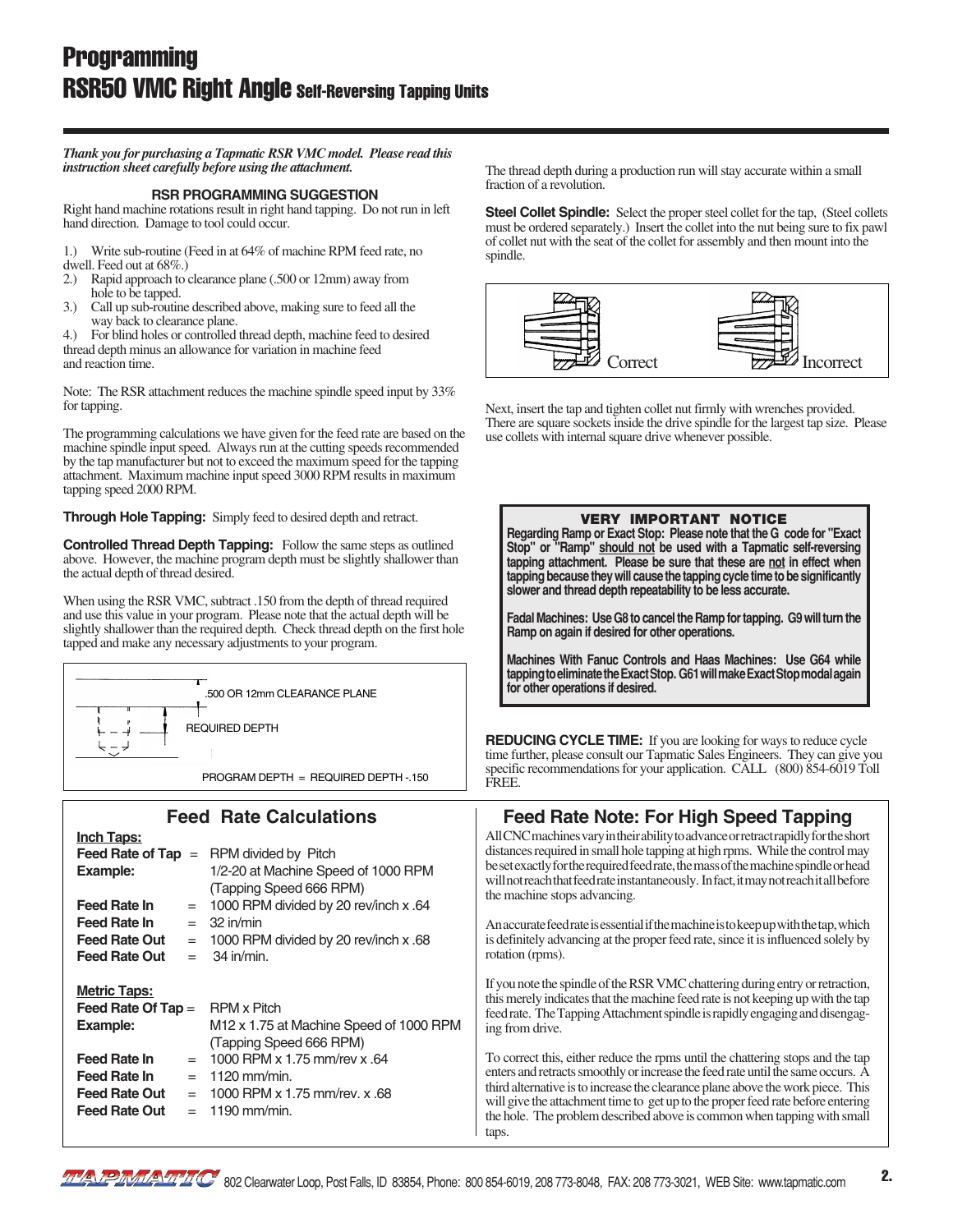### **Installation** RSR50 VMC Right Angle Self-Reversing Tapping Units

**!**

In order for the RSR50 VMC model to self-reverse, a stop arm is used to prevent the housing from rotating. The RSR50 VMC is simple to use when loading and unloading by hand. If using the tool this way, remember to follow all safety rules for tapping attachment and machine. In particular see safety rule  $\triangle$  6 on page 1. Also be sure stop arm bar is cut to proper length as shown below. The RSR50 may also be used with an automatic tool change. It will depend on the clearances on your machine. If you wish to use an automatic tool change follow instructions carefully and be sure to call Tapmatic if you have any questions. To allow the tool to travel through an automatic tool change and the stop arm to find the stop location next to your machine spindle, an Alignment Collar locks the stop arm in a specific orientation. This alignment collar can be adjusted so that its slot is in any position in relationship to the NC shank. When the tool is out of the machine spindle, the Alignment Pin is engaged in the slot in the alignment collar. This pin then keeps the stop arm locked in its orientation position. When the tapping attachment is placed in the machine spindle by the tool changer, the stop location next to the spindle engages the stop arm bar preventing it from turning and at the same time pushes it down against a spring so that the pin is unlocked from the alignment collar. This is the position for operation. When the tapping operation is completed the machine spindle orients to the tool change position bringing the slot in the alignment collar back into position to accept the alignment pin as the tool is removed from the machine spindle by the tool changer. The RSR50 VMC comes standard with either a 65mm or 80mm center distance from machine spindle center to stop arm bar center. If you require a special center distance please consult a Tapmatic sales engineer.



▲ **The Following Steps Involve Loading and Unloading By Hand. Do Not Attempt An Automatic Tool Change Until All Steps Are Completed And Clearance Has Been Confirmed.**

#### **Never attempt any installation without first reading all safety instructions for this tool and your machine.**

**Step 1. Machining the Stop Arm Bar:** If you wish to make use of an existing stop block on your machine, measure the dimensions shown in FIG 2 (B,E, and G). The Stop Arm Bar should be removed from the tapping attachment, but the spring loaded plunger should still be in place when measuring. The stop arm bar length is calculated from the formula  $L = G + E + .37$  where  $.37$  or 9.4mm is the distance that the stop arm needs to be compressed in order to release the alignment pin from alignment collar. (Please see FIG. 3) The diameter of the stop arm bar should be a close fit with the inside diameter of the hole in the stop block. To calculate stop arm bar diameter use the formula  $D = B - .005$ , where .005 or .13 mm is the clearance desired. Please be sure to turn a generous 15 degree chamfer to help guide the stop arm bar into the hole.

If possible, a taper to taper contact between stop arm bar and stop block is highly recommended. This eliminates side to side play and ensures that the stop arm bar will engage the stop block smoothly. FIG 4 below shows the Tapmatic Taper Stop Block and recommended dimensions for machining the taper. The length can be calculated similarly to the formula shown in FIG 3. Please note that this solution may not work on horizontal machines. Please consult a Tapmatic sales engineer.

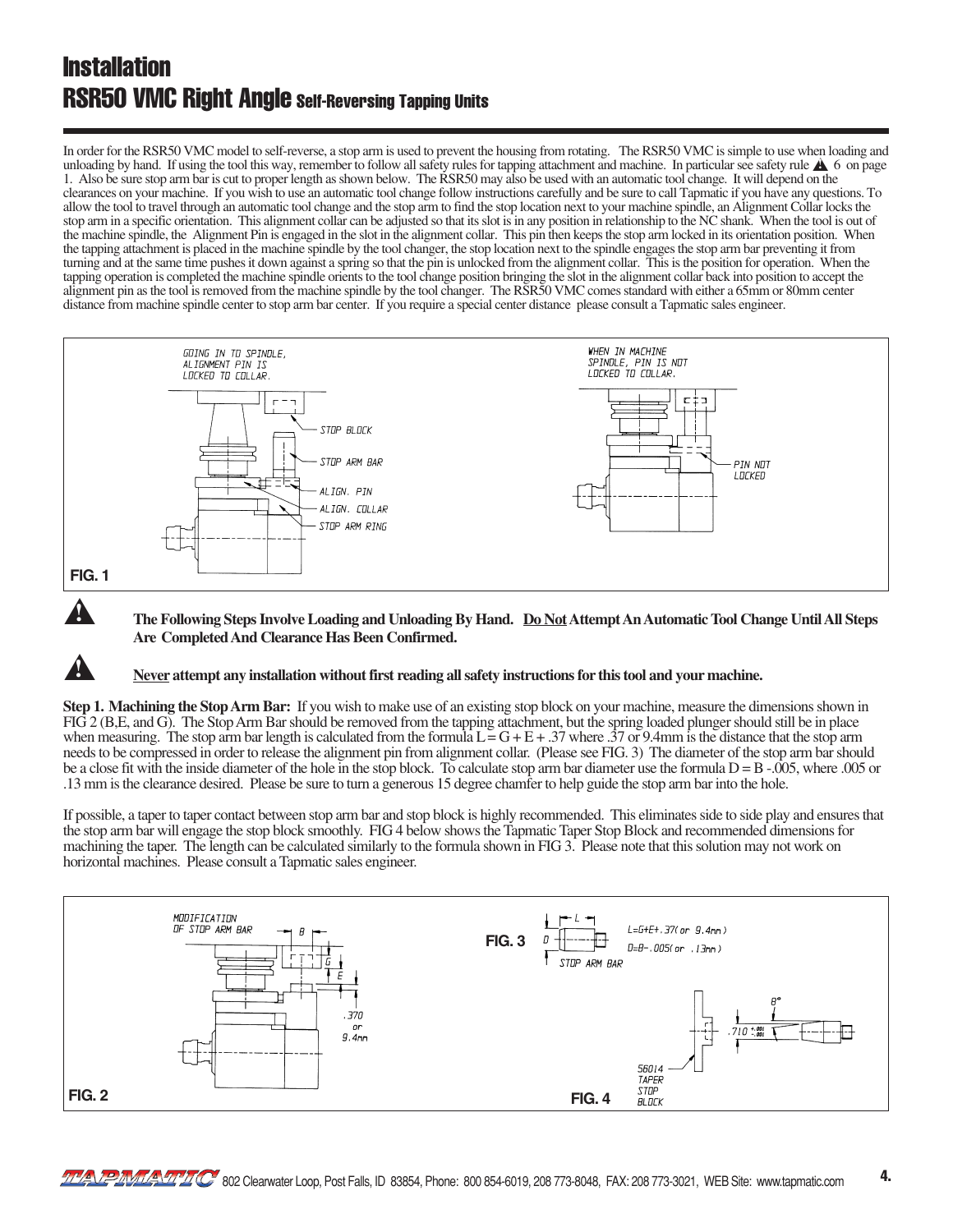### **Installation** RSR50 VMC Right Angle Self-Reversing Tapping Units

**Step 2. Radial Positioning:** The RSR 50 VMC stop arm can be bolted to the top of the housing in four different positions at 90 degree increments. Within each of these positions there is also adjustability so that you can set the position independently of the stop block location. Please note that when setting position or when choosing a stop block location, if you are installing your own stop block, it is necessary to check carefully for any possible interference with the tool changer or in the tool storage area. **Always** confirm clearance before trying an automatic tool change. In some instances it may be necessary to load the RSR50 VMC by hand. To adjust the radial position, remove the alignment collar from the tapping attachment be sure the machine spindle is locked in the tool change orientation position, and then reinstall the attachment into the machine spindle as shown in FIG. 5. The clamping bolts should be in the position desired and tightened loosely so that the stop arm ring can still be turned but can not be tilted from pressure of the stop arm. Make the position adjustment by turning the housing of the RSR50 VMC. You may be able to use an indicator on your table to either sweep across the front of the housing or along a gage pin placed in the ER16 collet chuck to be sure your tap is oriented properly with the work piece. This is possible when orientation is along the X or Y axis. When aligned properly, tighten setting screw shown in FIG. 5. Then remove the RSR50 VMC from the machine and firmly tighten all four clamping bolts. The setting screw can now be removed. In addition to the bolt locations, there are also



three other tapped holes. One of these holes should be used as a pin location. Choose a hole over solid material and drill a 5 mm hole through this location into the top of the housing approximately .250 or 6mm deep. If none of the holes are over completely solid material, one of them may be directly over one of the M5 tap hole locations. You can drill .250 or 6mm deep into this location, removing the threads with a 5mm drill, and use this location for your pin. After drilling install the threaded pin provided with your wrench kit. After this last step the alignment collar and shank can be reassembled with the RSR50 VMC.

**Step 3. Adjustment of Alignment Collar:** With tapping attachment in machine spindle and stop arm bar engaged in stop block, orient machine spindle to the tool change position. Bring slot in alignment collar in line with alignment pin and tighten alignment collar's cap screw. With attachment adjusted and after checking for any possible clearance problems with tool changer or in storage area make several automatic tool changes.

Note: If you would like Tapmatic to supply tools already modified to fit onto your machine, please contact our factory. Call (800) 854-6019. We will require some information about your machine to prepare the tool.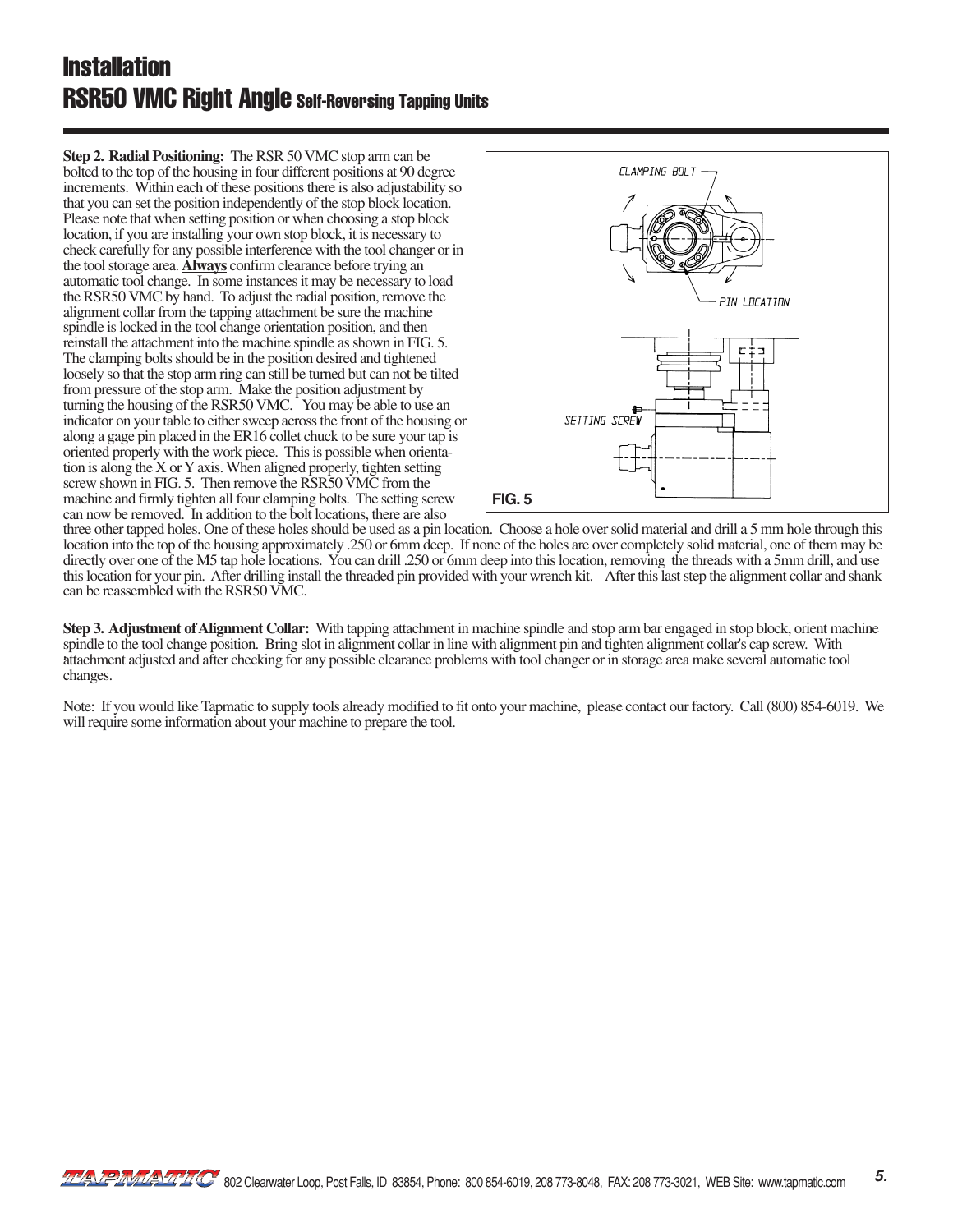## Installation And Accessories RSR50 VMC Right Angle Self-Reversing Tapping Units

| Steel Collet With Square Drive For RSR 50 VMC<br>Please select Square Drive Collets whenever possible. |                                                                              |                     |                   |  |
|--------------------------------------------------------------------------------------------------------|------------------------------------------------------------------------------|---------------------|-------------------|--|
| <b>Steel Collets</b>                                                                                   |                                                                              | <b>Collet Range</b> |                   |  |
| <b>With Square Drive</b>                                                                               | Catalog No.                                                                  | <b>Tap Size</b>     | <b>Shank Size</b> |  |
| #16 Series                                                                                             | 21006                                                                        | #10                 | .194              |  |
| For RSR50 VMC                                                                                          | 21008                                                                        | #12                 | .220              |  |
|                                                                                                        | 21010                                                                        | 1/4"                | .255              |  |
|                                                                                                        | 21012                                                                        | 5/16"               | .318              |  |
|                                                                                                        | 21014                                                                        | 7/16"               | .323              |  |
| <b>Steel Collet Series</b>                                                                             | Please select Square Drive Collets whenever possible.<br><b>Collet Range</b> |                     |                   |  |
| w/o Internal Squares                                                                                   | Catalog No.                                                                  | <b>Tap Size</b>     | <b>Shank Size</b> |  |
| #16 Series                                                                                             | 20940                                                                        | #6                  | $.118 - .157$     |  |
| For RSR50 VMC                                                                                          | 20943                                                                        | #8.#10              | .157-.197         |  |
|                                                                                                        | 20945                                                                        | #12                 | .197-.236         |  |
|                                                                                                        | 20946                                                                        | 1/4"                | .236-.276         |  |
|                                                                                                        | 20949                                                                        |                     | .276-.315         |  |
|                                                                                                        | 20950                                                                        | 5/16", 7/16"        | .315-.354         |  |
|                                                                                                        | 20953                                                                        | $3/8" - 1/2"$       | .354-.394         |  |

| <b>Wrench Kits</b>                                                                               |      |                                                                      |                                                                                                                                        |  |
|--------------------------------------------------------------------------------------------------|------|----------------------------------------------------------------------|----------------------------------------------------------------------------------------------------------------------------------------|--|
|                                                                                                  | Qty. | Catalog #                                                            | <b>Description</b>                                                                                                                     |  |
| <b>RSR50 VMC Model</b>                                                                           |      | 28100<br>28075<br>29080<br>29090<br>27224<br>27221<br>71162<br>70426 | Wrench<br>3/4" Wrench<br>#10 Hook<br><b>Spring Puller</b><br>4mm Hex Key<br>2.5mm Hex Key<br><b>Setting Screw</b><br>Stop Arm Lock Pin |  |
| <b>Tapmatic Taper Stop Block</b><br>Catalog No.<br>56014<br>п<br>56014<br>TAPFR<br>STOP<br>BLOCK |      |                                                                      |                                                                                                                                        |  |